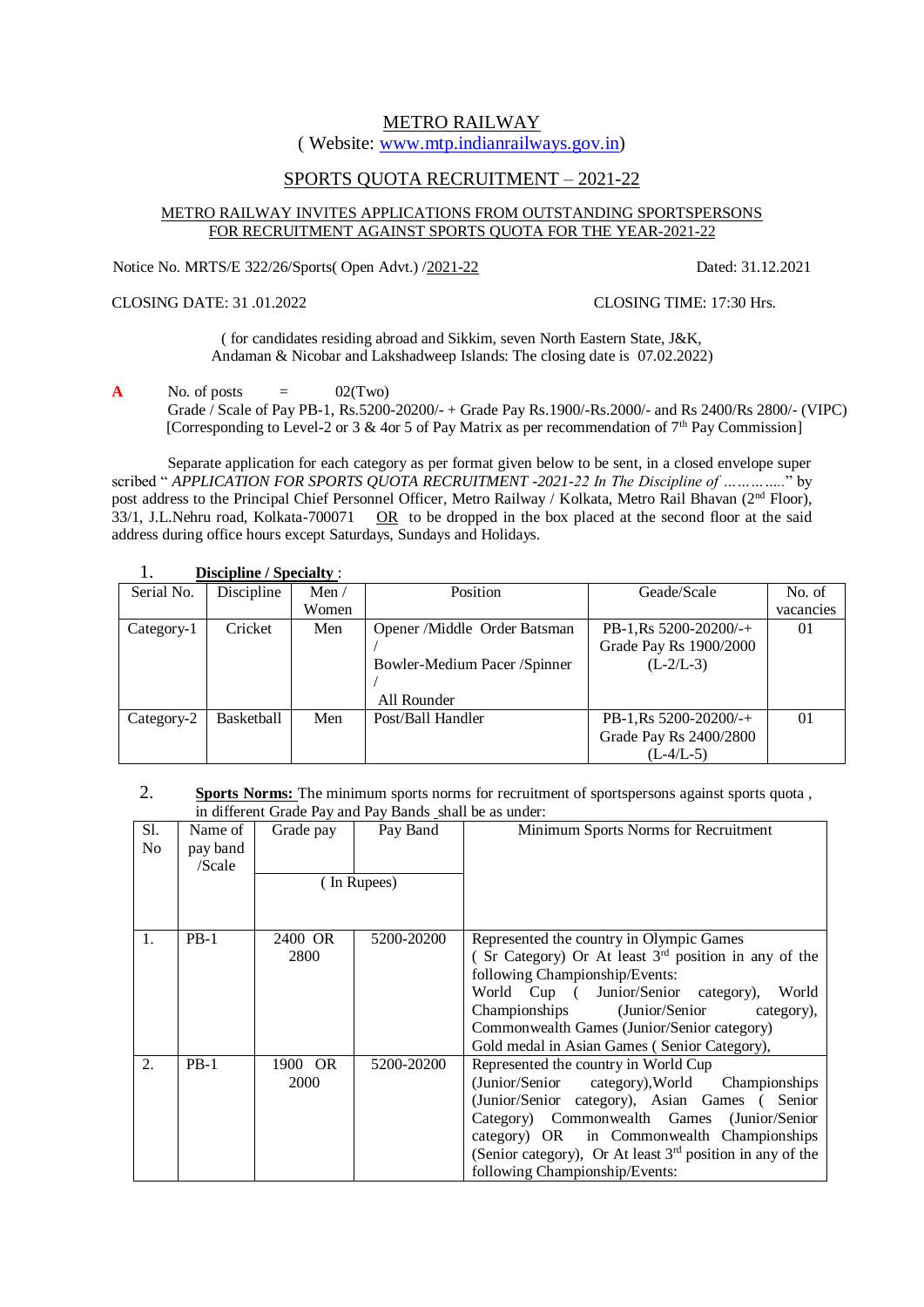| Commonwealth Championships (Junior/Senior)                         |
|--------------------------------------------------------------------|
| category), Asian Championship/Asia<br>Cup                          |
| (Junior/Senior category), South Asian Federations                  |
| (SAF) Games (Senior category), USIC (World                         |
| Railways) Championships (Senior Category)                          |
| OR At least 3 <sup>rd</sup> Position in Senior/Youth/Junior        |
| National Championship OR At least 3 <sup>rd</sup> position in      |
| National Games organized under the aegis of Indian                 |
| Olympic Association. OR at least 3 <sup>rd</sup> position in All   |
| India Inter University Championship organized under                |
| the aegis of Association of Indian Universities or 1 <sup>st</sup> |
| position in Federation Cup championship (Senior) of                |
| Indian                                                             |

**NOTE:** All the Championships mentioned above as sports norms for recruitment shall be conducted under the aegis of recognized International/National/State Sports Federation and also recognized by the Railway Sports Promotion Board.

 In the discipline of cricket, at International Level, representation of Main Indian Senior Team in a Test Match or in a Limited Overs One Day International Match or in a Twenty-20 Overs Match shall be considered. At National level following sports achievements may also be considered:-

| Sl.No.         | Details of Championship     | Category                        | Minimum sports achievement        |  |  |  |
|----------------|-----------------------------|---------------------------------|-----------------------------------|--|--|--|
|                |                             |                                 | for recruitment in GP Rs.1900/-   |  |  |  |
|                |                             |                                 | or $2000/-$                       |  |  |  |
|                | All India Inter State Elite | Senior (Ranji) /                | Semi-finalist of Elite Group      |  |  |  |
|                | Group Championship          | Youth (U-25, Col. C.K.Nayudu) / |                                   |  |  |  |
|                | four days)                  | Junior(U-19, Coochbehar Trophy) |                                   |  |  |  |
| $\mathfrak{D}$ | All India Inter State       | Senior(Vizay Hazare or Syed     | Semi-finalist of All India Knock- |  |  |  |
|                | Championship                | Mustaq Ali T-20) /              | Out stage                         |  |  |  |
|                | Limited Over match)         | Junior(U-19) / Vinoo Mankad)    |                                   |  |  |  |
| 3              | All India Inter Zonal       | Senior / Junior (U-19)          | Finalist                          |  |  |  |
|                | Championship                |                                 |                                   |  |  |  |

NOTE: In case suitable candidates not available for recruitment in Grade pay Rs 2400/2800 General Manager may downgrade sports quota from G.Pay Rs 2400/2800 to G.Pay Rs 1900/2000. Sportspersons who achieve sports norms for recruitment in G.Pay Rs 1900/2000 may also apply for recruitment in G.Pay Rs 2400/2800 subject to approval of General Manager.

- 
- 3. **Educational Qualification:** 1. Minimum 10<sup>th</sup> & ITI pass or 12<sup>th</sup> class (10+2 stage) or above for recruitment in G.Pay Rs 1900/2000
	- 2. Minimum Graduation for recruitment in G.Pay Rs 2400/2800
- 4. **Age:** Minimum 18years & Maximum 25years ( as on 01.01.2022)

5. **Medical Fitness:** Appointment will be subject to being medically fit in the appropriate post after empanelment of the candidate.

**B**. *General Conditions:*

1) Sports persons having higher Sports norms who have applied against the vacancies be considered for recruitment *against the Grade Pay applied for only*. In such cases the sportsperson has to give an undertaking that he will not claim for higher Grade Pay after joining the Railways on the basis of sports achievement he has acquired prior to joining Railways.

2) Eligibility will be considered based on the sports achievement in the championship held on 01.04.2019 or afterwards and the sportsperson shall be a currently active player. For this purpose concluding day of the Championship will be taken into account. Performance in earlier Championship i.e. before 01.04.2019 will not be taken into consideration.

3) The selection will be conducted through field trial.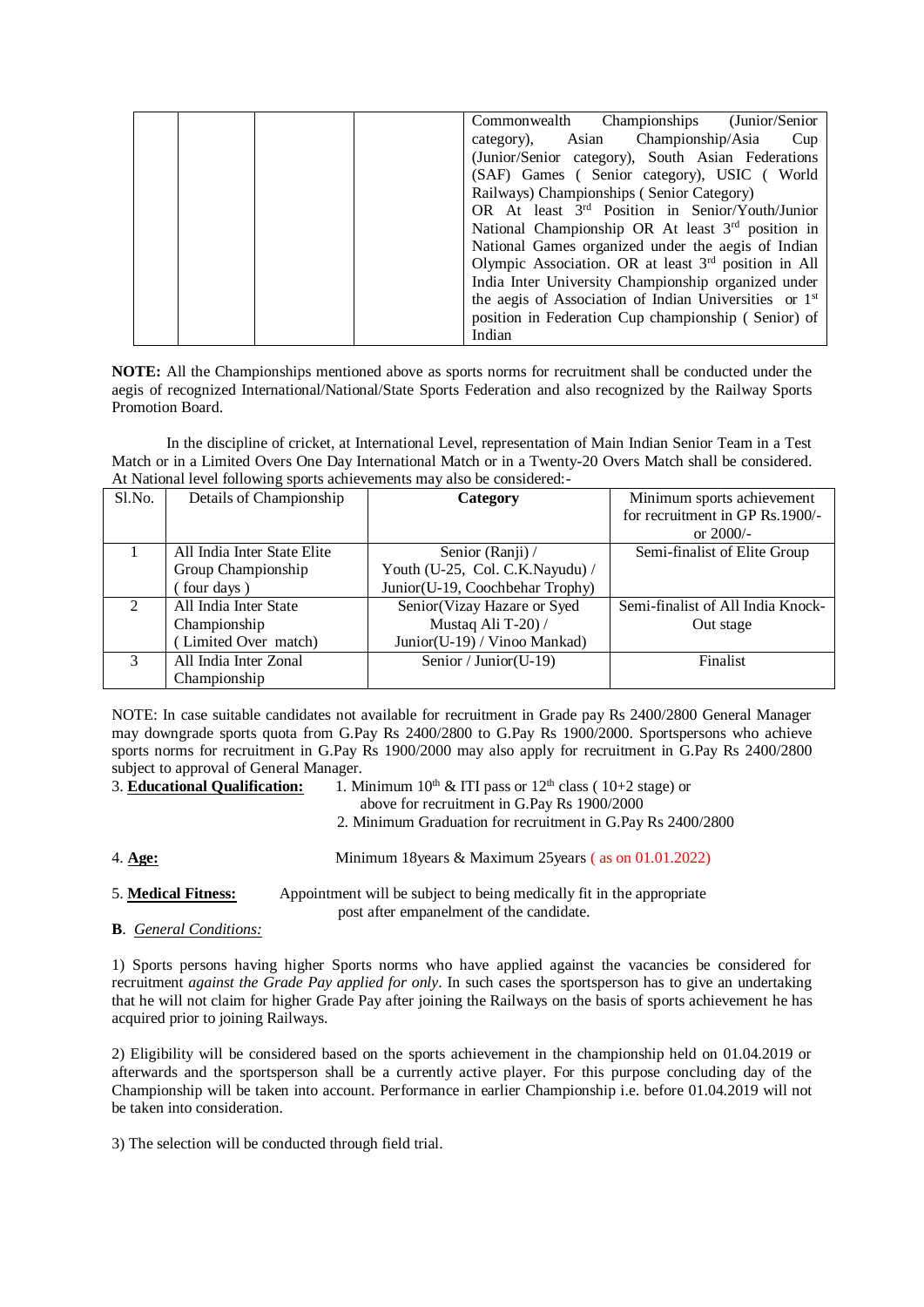4) Attested Caste Certificate (from appropriate civil authorities in standard proforma with photograph) if any, should be enclosed.

5) Metro Railway reserves the right to consider only those candidates who have the potential to strengthen Metro Railway's existing teams on the basis of field trial conducted.

#### 6) **Examination Fees:**

i) For all candidates, except those mentioned in sub-para(ii) below, Rs.500/-( Rupees Five Hundred) only. This examination fees will not be refundable / transferable/ adjustable under any circumstances.

ii) For candidates belonging to SC, ST, Women, Minorities<sup>\*</sup> and economically backward<sup>\*\*</sup> classes, Rs.250/-( Rupees Two Hundred Fifty) only with a provision for refunding the same to those who actually appear in the Trial.

iii) The Examination Fees is payable in Indian Postal Order (IPO), payable at GPO, Kolkata, drawn in favour of **" FA&CAO, Metro Railway, Kolkata"**

iv) IPO issued before the date of publication of this Employment Notice or after the closing date will not be accepted and the application form will be rejected.

v) Application received with cash /cheque / Money Order/ Central Recruitment Fee Stamp / Demand Draft will not be accepted.

vi) Candidate must write their name, full address at the space provided in the IPO.

Note:\*Minority will mean Muslims, Christians, Shiks, Buddhists, Jains and Zoroastrians(Parses).

\*\*Economically backward classes will mean the candidates whose family income is less than Rs.50,000/-(Rupees Fifty Thousand) per annum.

vii) Authorities Competent to issue income certificate for the purpose of identifying economically backward classes : ( as per **format-A** given below)

a) District Magistrate or any other Revenue Officer upto the level of the Tahsildar.

b) Sitting Member of Parliament of Loksabha for person of their *own constituency*.

c) Sitting Member of Parliament of Rajyasabha for *person of the District* in which these *MPs normally reside*.

d) BPL card or any other certificates issued by Central Govt. under a recognized poverty alleviation programme or Izzat MST issued by Railways.

e) Union Minister may also recommend for a person from anywhere in the country.

| Format $-A$                                                                                   |                |  |  |  |
|-----------------------------------------------------------------------------------------------|----------------|--|--|--|
| (format of Income Certificate to be issued on letter head in favour of economically backward) |                |  |  |  |
| INCOME CERTIFICATE FOR REFUND OF EXAMINATION FEES                                             |                |  |  |  |
| Name of candidate                                                                             | $\ddot{\cdot}$ |  |  |  |
| Father's Name                                                                                 |                |  |  |  |
| Age (with date of birth)                                                                      |                |  |  |  |
| Residential address                                                                           |                |  |  |  |
| Annual family income (in figure & words):<br>Signature                                        |                |  |  |  |
| ( N A M E )<br>Stamp of issuing authority                                                     |                |  |  |  |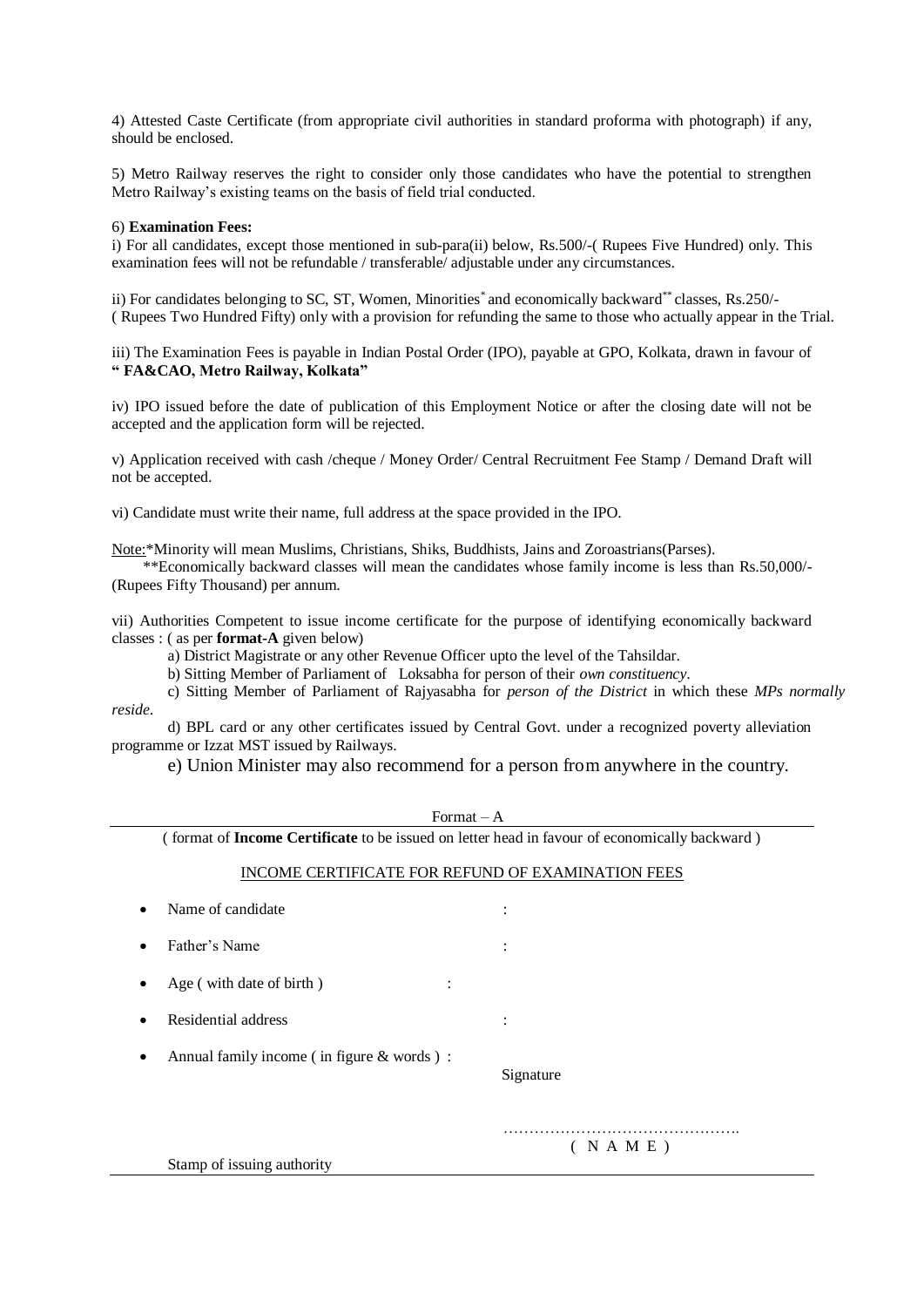- 7) Two self addressed envelopes (11" x 5") and two recent passport size photographs should be sent along with the application.
- 8) Last date of receipt of application : As mentioned in the notification.

9) All copies of certificates submitted along with the application should be duly attested by a Gazetted Officer.

10) SC/ST candidates will be given free travelling authority for attending the selection Trial / scrutiny of document.

11) The selected candidates should accept posting anywhere in Metro Railway.

## **IMPORTANT**

(a) Kindly ensure to bring original documents for D*ate of Birth, Education Qualification, Sports achievements, Caste certificate etc.* on the date of Trial/Interview without which the candidate will not be allowed to appear in the trial/interview.

(b) No TA/DA/Accommodation will be arranged.

(c) The candidate will have to bring their own kit and also two recent passport size photograph same as affixed on the application.

(d) The candidate may be required to stay during the selection trial for 2-3days for which they have to make their own arrangements.

(e) The Railway administration reserves the right to fix any date & venue for trial / interview, change in venue or postpone trial/interview for its own convenience.

(f) Non-fulfillment of any of the criteria mentioned in this advertisement will make the application liable for rejection.

(g) Reservation for SC/ST/OBC etc. is not applicable for sports quota recruitment.

- (h) All or any of the terms and condition in the notification can be modified / cancelled without any notice.
- (i) The application should be filled in the candidates own handwriting.
- (j) Incomplete application is liable to be rejected.
- (k) Canvassing in any form will make the candidature liable for rejection.

(l) Separate application with separate Postal Order to be submitted for each discipline/position.

(m) Railway Administration does not undertake any responsibility for sending reply to the candidates not selected or not called for.

(n) Mere calling / appearing for trial / interview etc. does not confer any right or claim for appointment.

(o) Names of successful candidates declare to be so by the competent authority will be published separately.

(p) Railway Administration will not be held responsible for postal delay.

(q) Candidates who would be called for trial should prepare themselves to attend the same within short notice. For trial date, time & Venue, list of eligible candidates and latest information please follow this Rly's website mentioned at the first page of notification from time to time.

> **Principal Chief Personnel Officer Metro Railway / Kolkata**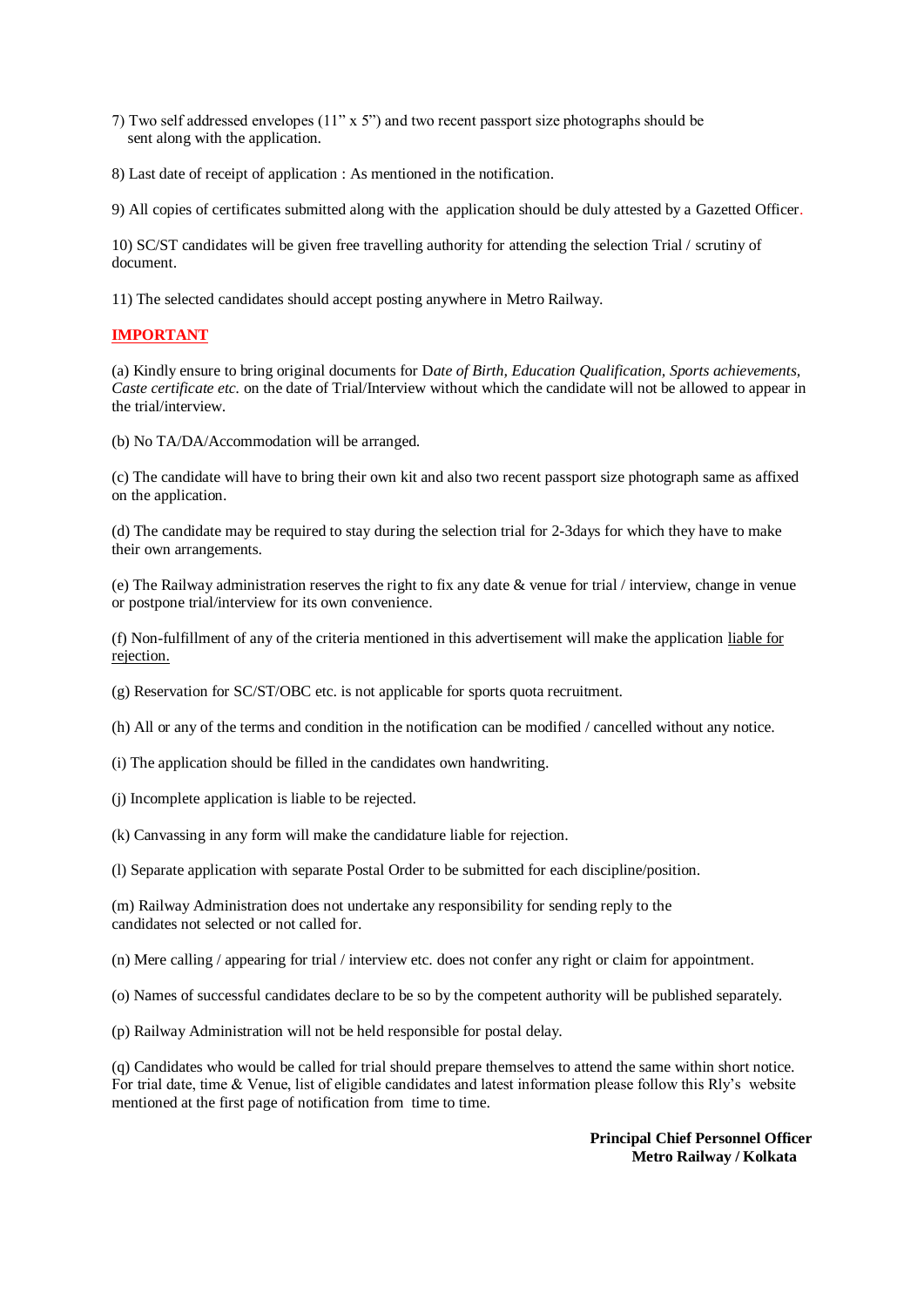# APPLICATION FORMAT Application for recruitment against Sports Quota for the year 2021-22 (All entries to be filled up in Capital letters)

| To                                                                   |                                                                                     |                  |
|----------------------------------------------------------------------|-------------------------------------------------------------------------------------|------------------|
|                                                                      | Affix recent                                                                        |                  |
| The Principal Chief Personnel Officer,                               | passport size                                                                       |                  |
| Metro Railway Kolkata,                                               |                                                                                     |                  |
| Metro Rail Bhavan, Second Floor,                                     |                                                                                     | photograph duly  |
| 33/1, J.L.Nehru Road,                                                |                                                                                     | signed with date |
| Kolkata-700071.                                                      |                                                                                     | without cap or   |
|                                                                      |                                                                                     | coloured glass   |
| Sir/Madam,                                                           |                                                                                     |                  |
|                                                                      | Sub: Recruitment against Sports Quota in Serial No                                  |                  |
|                                                                      |                                                                                     |                  |
|                                                                      | dated                                                                               |                  |
|                                                                      |                                                                                     |                  |
| 1 Name                                                               |                                                                                     |                  |
| 2. (a) Father's /Husband's Name                                      |                                                                                     |                  |
| (b) Mother's Name                                                    |                                                                                     |                  |
| 3. (i) Permanent Address                                             |                                                                                     |                  |
|                                                                      |                                                                                     |                  |
|                                                                      |                                                                                     |                  |
|                                                                      |                                                                                     |                  |
| (ii) Present Address                                                 |                                                                                     |                  |
|                                                                      |                                                                                     |                  |
|                                                                      |                                                                                     |                  |
|                                                                      |                                                                                     |                  |
| <b>4. Nearest Railway Station</b>                                    |                                                                                     |                  |
| 5. Date of Birth                                                     |                                                                                     |                  |
| (With attested copy of Age proof document)                           |                                                                                     |                  |
|                                                                      |                                                                                     |                  |
| 6. Sex                                                               |                                                                                     |                  |
| 7. Mark of identifications (Which are externally visible)            |                                                                                     |                  |
|                                                                      |                                                                                     |                  |
| 8. Nationality                                                       |                                                                                     |                  |
| 9. Religion                                                          |                                                                                     |                  |
| 10. Educational Qualification (With attested copies of certificates) |                                                                                     |                  |
|                                                                      |                                                                                     |                  |
|                                                                      | 11. Community - General/SC/ST/OBC (with attested copy of certificate for SC/ST/OBC) |                  |
|                                                                      |                                                                                     |                  |
|                                                                      |                                                                                     |                  |
|                                                                      |                                                                                     |                  |
| 12. Details of IPO                                                   |                                                                                     |                  |
|                                                                      |                                                                                     |                  |
|                                                                      |                                                                                     |                  |
| 13. Game / Discipline                                                |                                                                                     |                  |
|                                                                      |                                                                                     |                  |
|                                                                      |                                                                                     |                  |
| 14. Specialty/Position                                               |                                                                                     |                  |